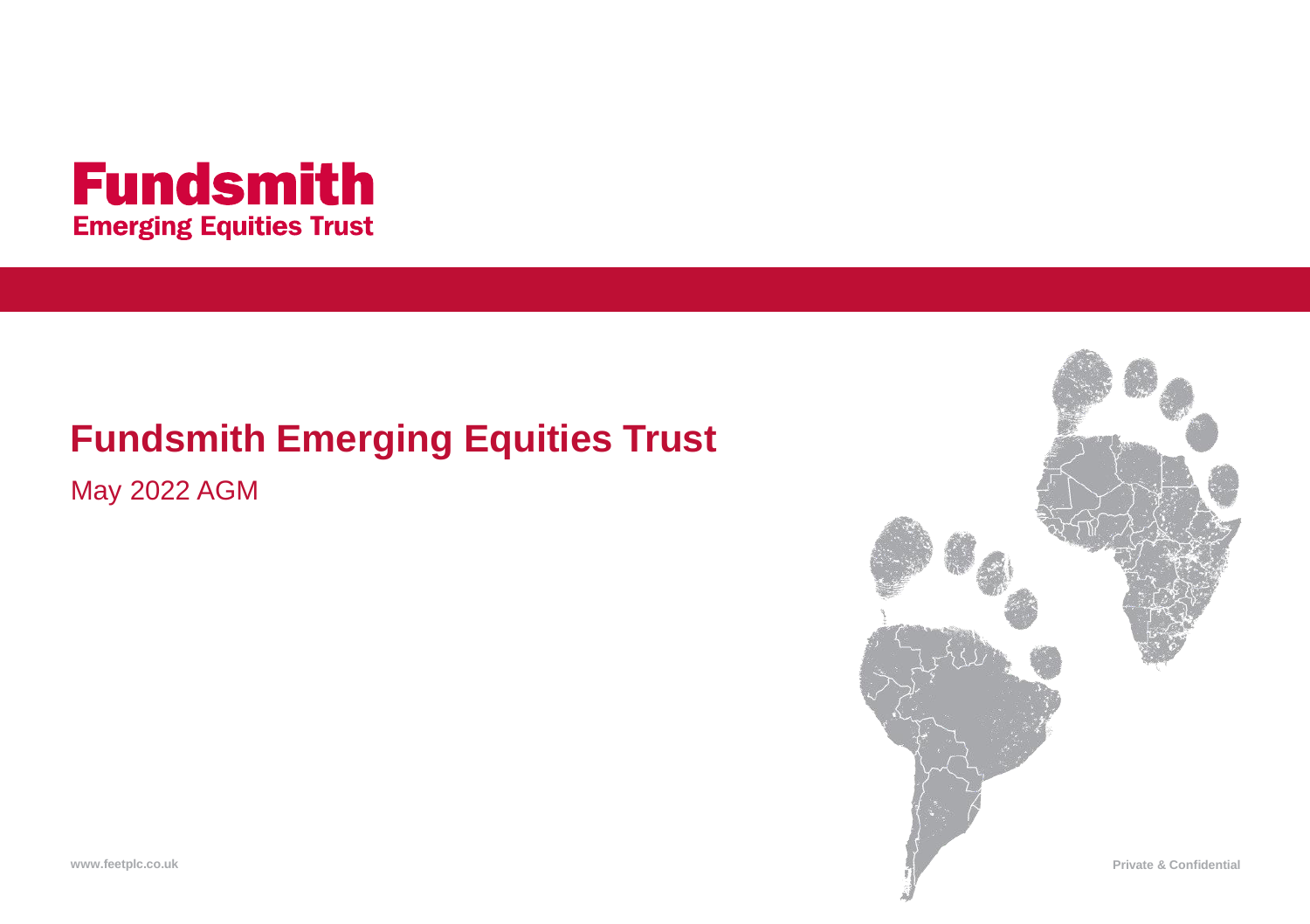Fundsmith LLP ("Fundsmith") is authorised and regulated by the Financial Conduct Authority and only acts for the funds to whom it provides regulated investment management and transaction arrangement services. Fundsmith does not act for or advise potential investors in connection with acquiring shares in Fundsmith Emerging Equities Trust plc and will not be responsible to potential investors for providing them with protections afforded to clients of Fundsmith. Prospective investors are strongly advised to take their own legal, investment and tax advice from independent and suitably qualified advisers. The value of investments may go up as well as down. Past performance is not a guide to future performance. Fundsmith LLP is a limited liability partnership registered in England and Wales with number OC354233. Its registered office address is 33 Cavendish Square, London, W1G 0PW.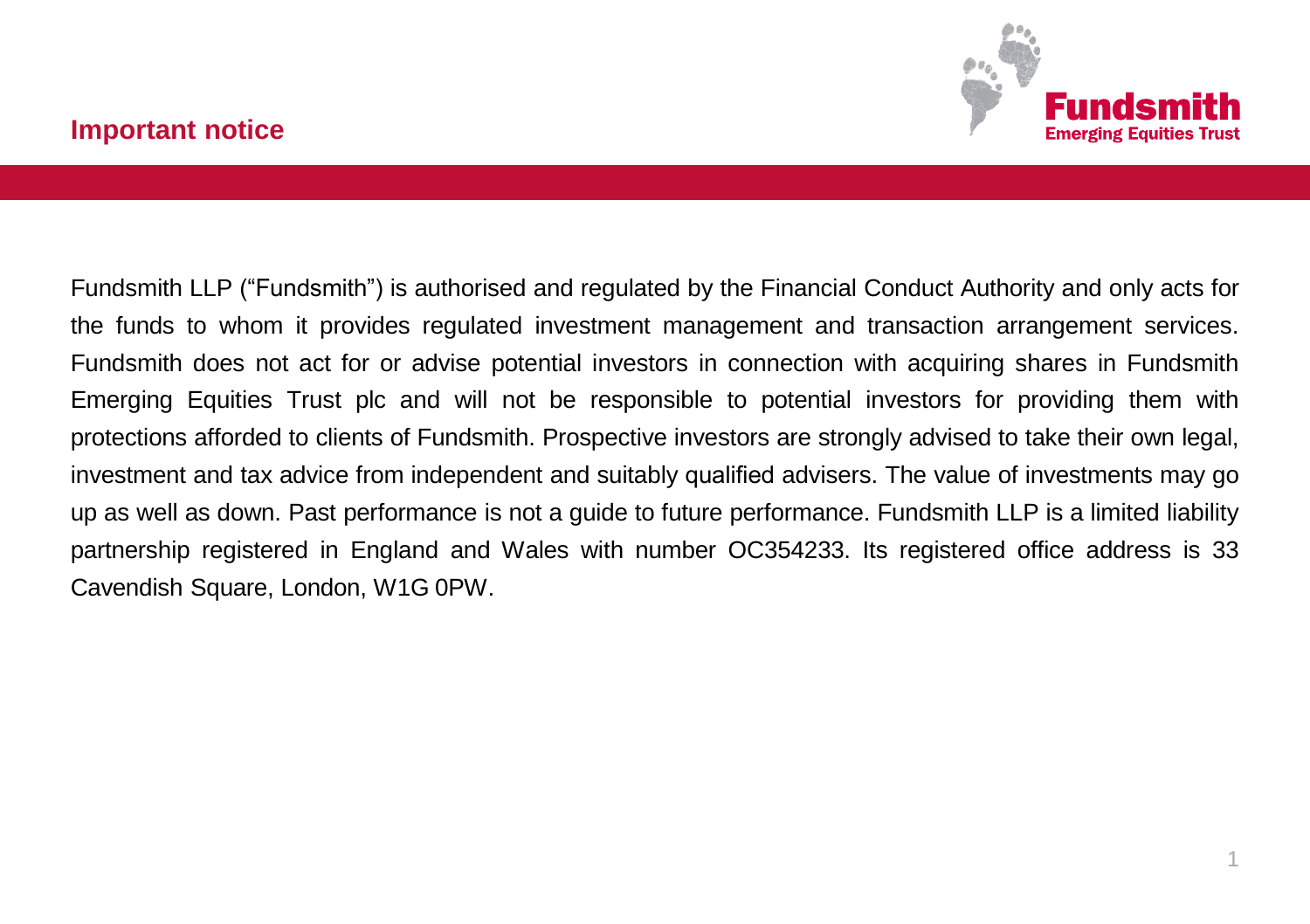

## **Performance & attribution**

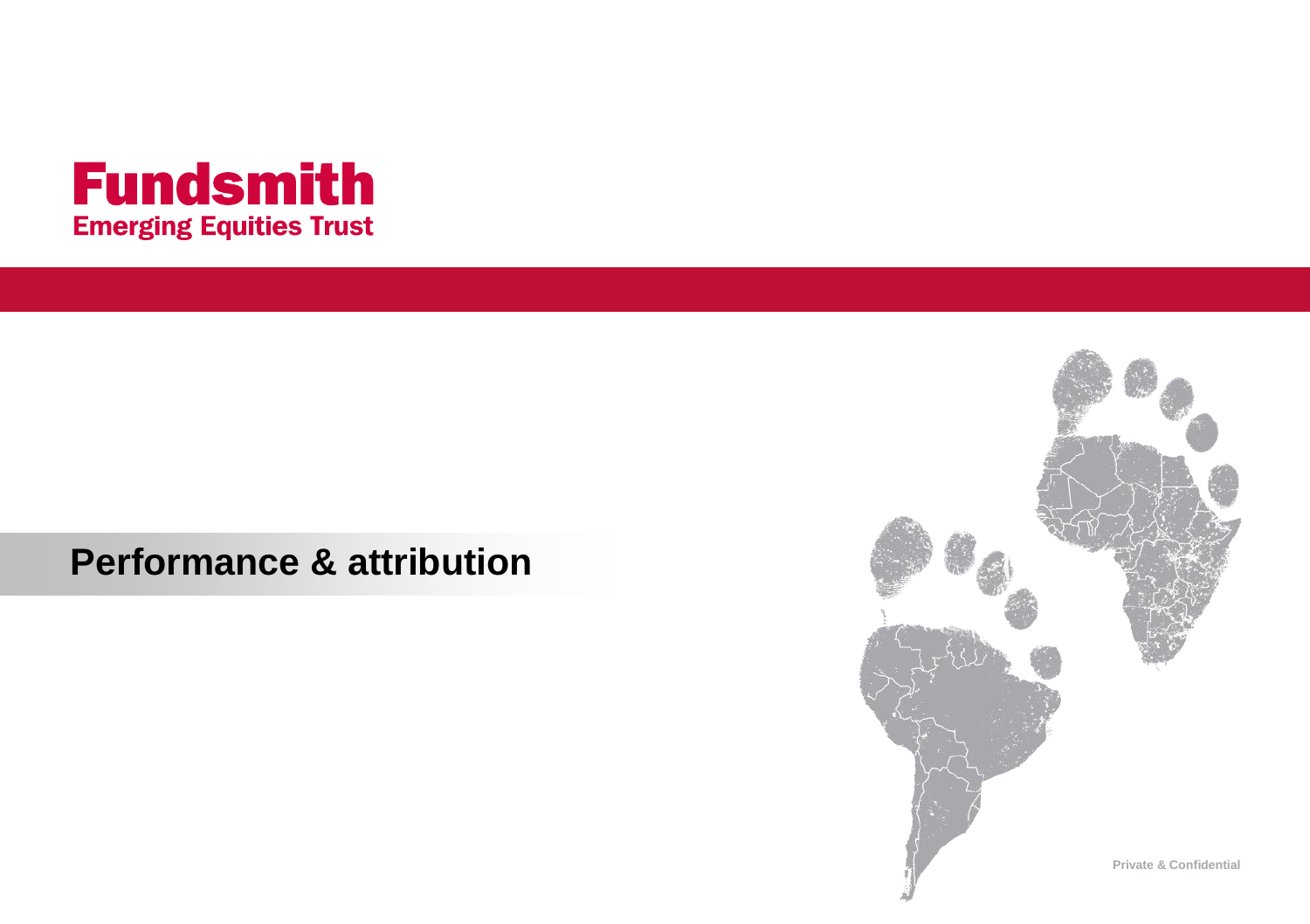

## **Performance**

#### **% return**

|                       | 2022<br><b>YTD</b><br>to Apr | 2021   | 2020    | 2019            | 2018   | 2017    | 2016    | 2015    | $2014*$ | <b>Since</b><br>inception | <b>Annualised</b> |
|-----------------------|------------------------------|--------|---------|-----------------|--------|---------|---------|---------|---------|---------------------------|-------------------|
| FEET NAV <sub>1</sub> | -8.9                         | $+3.8$ | $+20.7$ | $-0.5$          | $-3.0$ | $+21.2$ | $+12.0$ | $-7.0$  | $+0.1$  | $+39.3$                   | $+4.3$            |
| FEET share price $_2$ | $-13.6$                      | $-3.4$ | $+29.1$ | $-7.4$          | $-9.4$ | $+24.5$ | $+10.5$ | $-10.9$ | $+7.2$  | $+18.7$                   | $+2.2$            |
| Emerging markets,     | $-5.2$                       | $-1.4$ |         | $+14.4$ $+13.9$ | $-9.3$ | $+25.3$ | $+32.4$ | $-10.0$ | $+0.5$  | $+65.7$                   | $+6.6$            |
| UK bonds <sub>4</sub> | $-5.6$                       | $-4.5$ | $+4.6$  | $+3.8$          | $+1.2$ | $+1.4$  | $+6.5$  | $+1.0$  | $+7.4$  | $+16.0$                   | $+1.9$            |
| UK cash <sub>5</sub>  | $+0.1$                       | $+0.1$ | $+0.3$  | $+0.8$          | $+0.7$ | $+0.4$  | $+0.5$  | $+0.6$  | $+0.3$  | $+3.8$                    | $+0.5$            |

<sup>1</sup> Net of fees, priced at UK market close (Source: Fundsmith).

<sup>2</sup> At LSE close (Source: Fundsmith).

<sup>3</sup> MSCI Emerging & Frontier Markets Index (£ Net) priced at close of business US EST (Source: www.msci.com).

<sup>4</sup> Bloomberg/EFFAS Bond Indices UK Govt 5-10yr (Source: Bloomberg).

<sup>5</sup> £ Interest Rate (Source: Bloomberg).

From 25.6.14.

Disclaimer: Past performance is a not a reliable indicator of future results.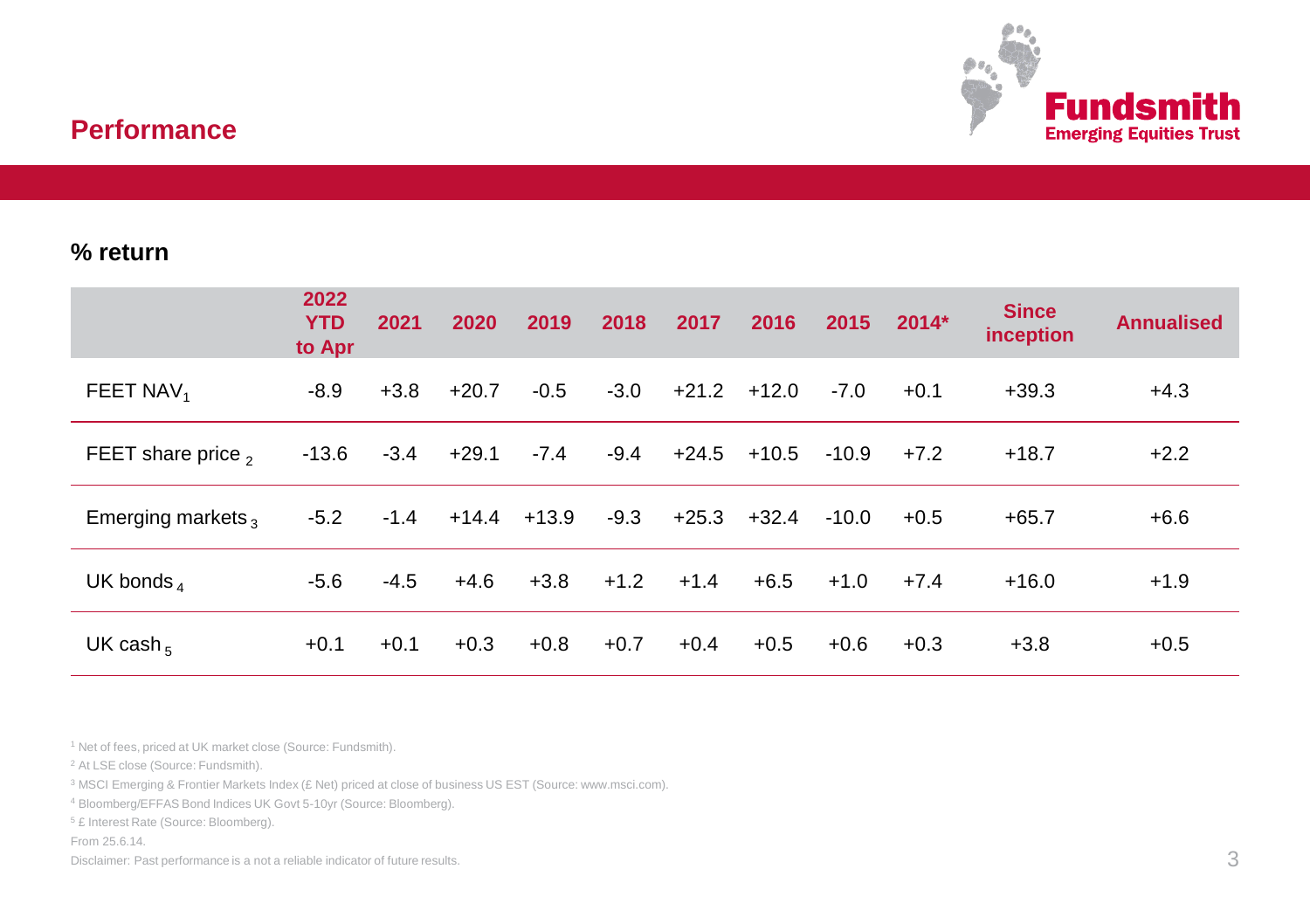

## **2021 attribution**

| <b>Largest contributors</b> | 2021 | <b>Largest detractors</b> | 2021    |
|-----------------------------|------|---------------------------|---------|
| <b>Avenue Supermarts</b>    | 2.2% | Foshan Haitian            | $-2.3%$ |
| Metropolis Healthcare       | 2.0% | Vitasoy                   | $-2.1%$ |
| Havells                     | 1.8% | Yihai                     | $-1.4%$ |
| Dr Lal Pathlabs             | 1.6% | Mercadolibre              | $-1.2%$ |
| Asian Paints                | 1.1% | Tencent                   | $-0.8%$ |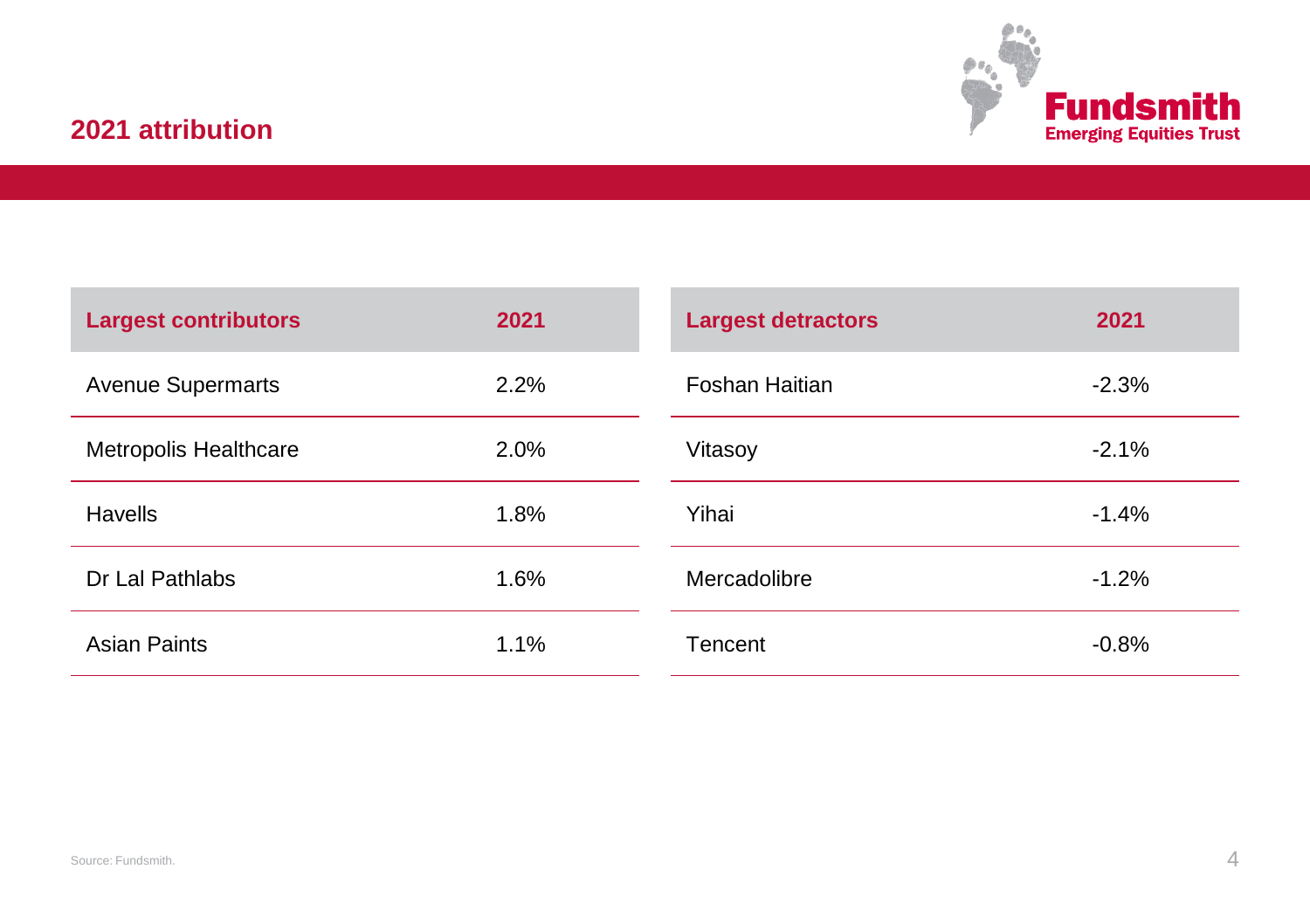

**1. Buy good companies**

**2. Don't overpay**

**3. Do nothing**

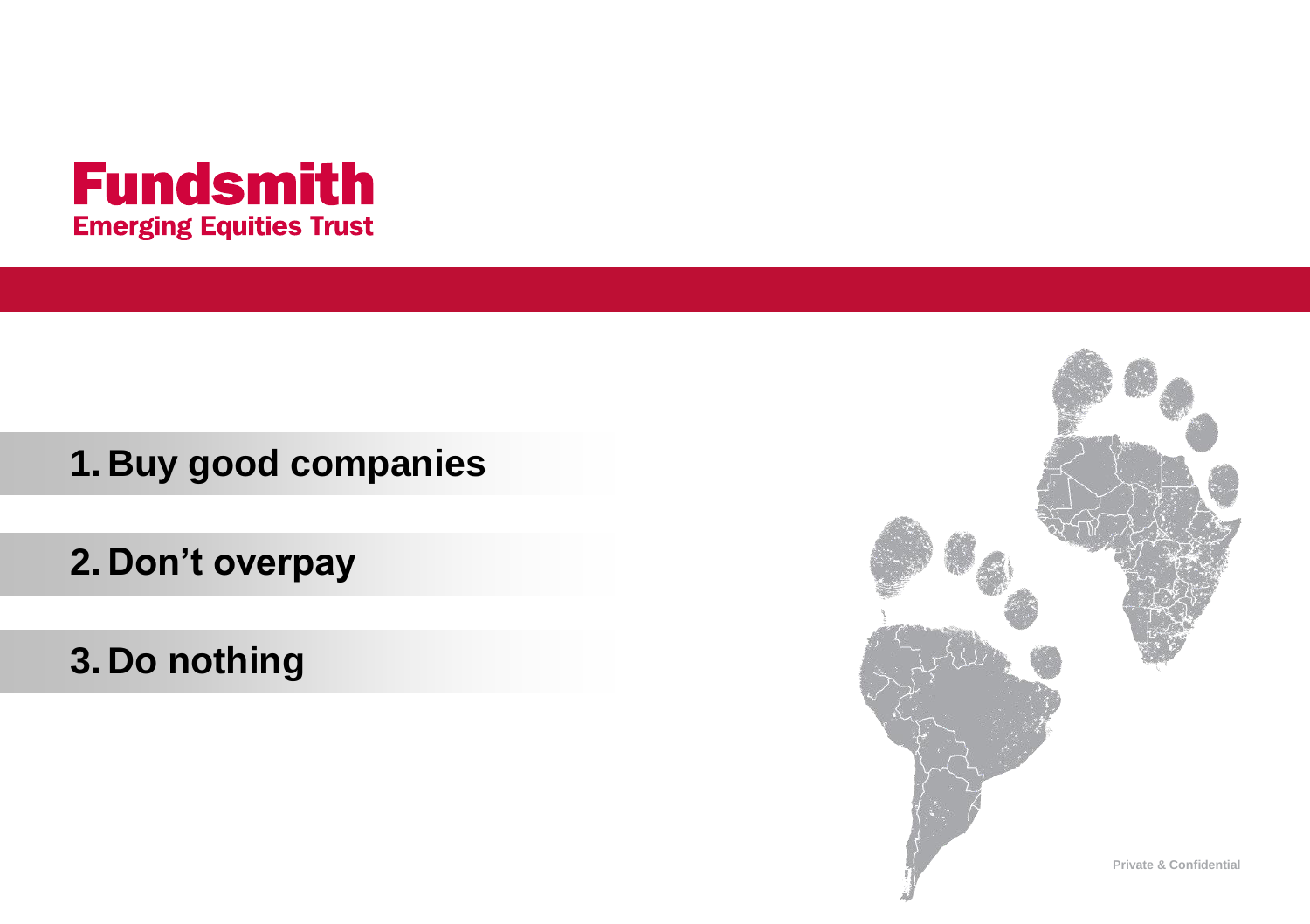

## **1. Buy good companies**

### **Good company criteria and look through metrics**

| <b>Quality</b>        | High returns on operating capital employed in cash                                         |
|-----------------------|--------------------------------------------------------------------------------------------|
| <b>Growth</b>         | Growth driven from reinvestment of their cash flows at high rates of return                |
| <b>Predictability</b> | Make money from a large number of everyday, small-ticket, repeat, predictable transactions |
| <b>Sustainability</b> | Able to protect returns against competition                                                |

| As at 31.12.21        | FEET (LTM) | MSCI EM + FM (ex-financials) | As at 31.12.21        | <b>FEF</b> |
|-----------------------|------------|------------------------------|-----------------------|------------|
| <b>Quality</b>        |            |                              |                       |            |
| <b>ROCE</b>           | 35%        | 14%                          | <b>ROCE</b>           | 28%        |
| Gross margin          | 51%        | 32%                          | Gross margin          | 64%        |
| Operating margin      | 20%        | 15%                          | Operating margin      | 26%        |
| Cash conversion       | 99%        | 86%                          | Cash conversion       | 95%        |
| <b>Growth</b>         |            |                              |                       |            |
| Free cash flow growth | 21%        | 13%                          | Free cash flow growth | 20%        |

Source: Bloomberg, Fundsmith. All LTM, FX-neutral weighted average data, excluding cash. FEET and index data as at 31.12.21 and FEF data as at 31.12.21, normalised for outliers.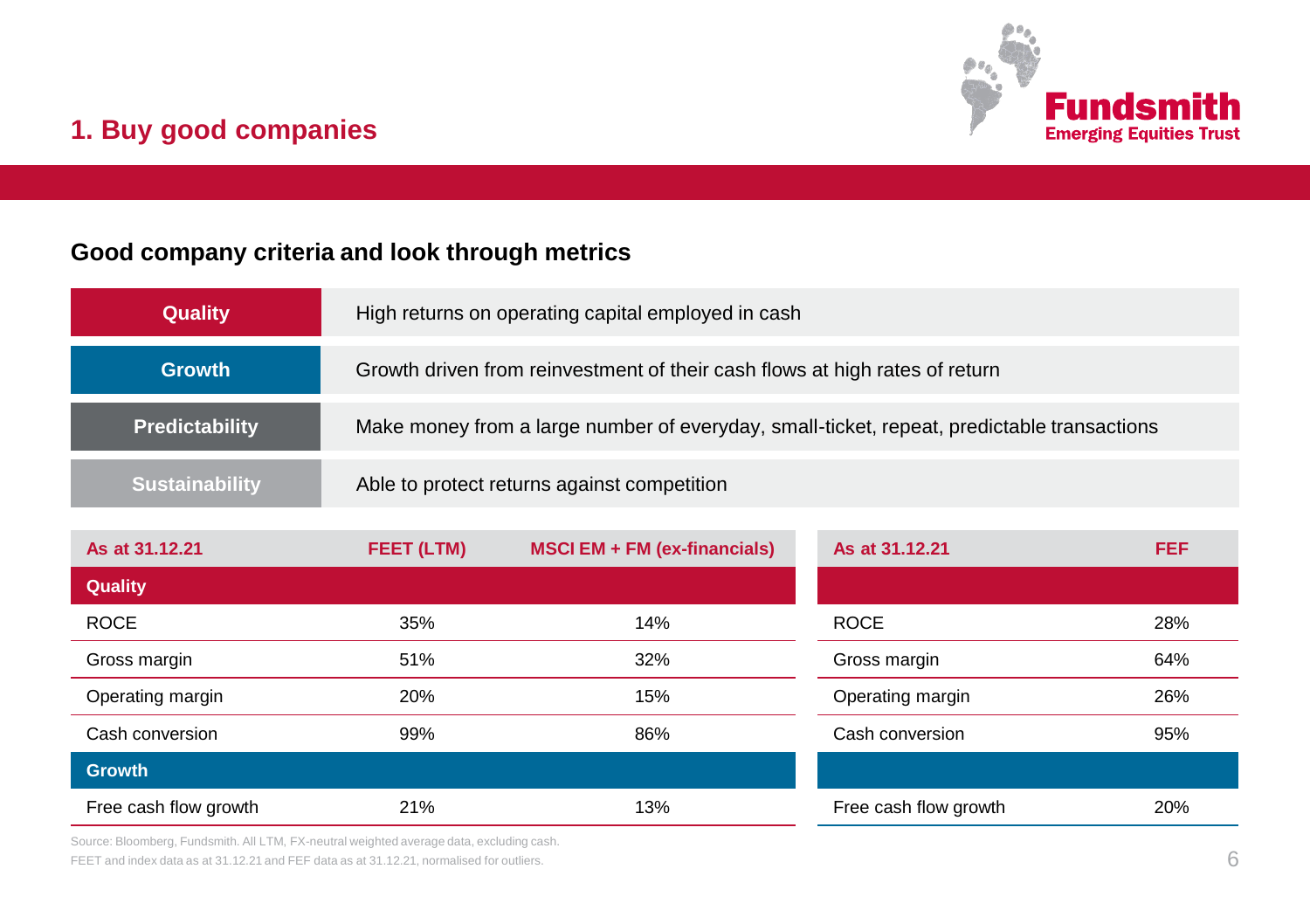

## **2. Don't overpay**

## **Valuation**

• Free cash flow yield is assessed in the context of sustainability of the company's competitive advantage and longevity of growth prospects.

| As at 31.12.21           | FEET (LTM) | $MSCI$ EM + FM<br>(ex-financials) | As at 31.12.21           | FEF  |
|--------------------------|------------|-----------------------------------|--------------------------|------|
| Free cash flow yield     | $3.2\%$    | 4.5%                              | Free cash flow yield     | 2.7% |
| Portfolio dividend yield | 1.3%       | 2.0%                              | Portfolio dividend yield | 1.2% |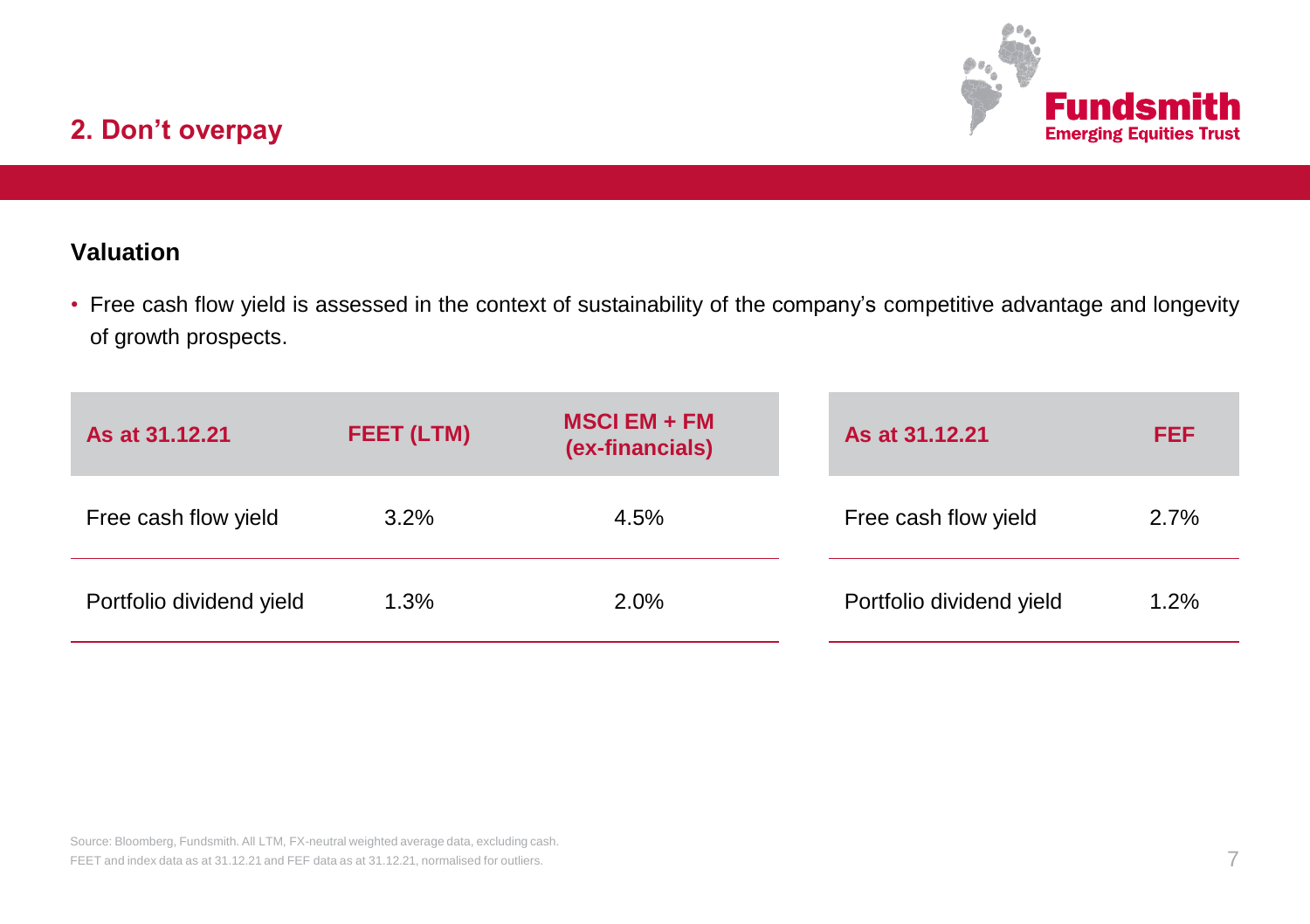

## **3. Do nothing**

#### **Fund costs and portfolio turnover**

- Most of the portfolio turnover in 2019 and 2020 was due to change in PM;
	- Increased portfolio concentration in companies with highest levels of conviction.
- Higher turnover in 2021 largely on account change in investment policy;
- Portfolio turnover YTD significantly below historical levels.

| <b>FEET</b>                 | 2014  | 2015  | 2016  | 2017  | 2018  | 2019  | 2020  | 2021  |
|-----------------------------|-------|-------|-------|-------|-------|-------|-------|-------|
| Value of stock transactions | £4m   | £19m  | £43m  | £44m  | £28m  | £49m  | £36m  | £75m  |
| Portfolio turnover ratio    | n/a   | 67%   | 38%   | 34%   | 19%   | 27%   | 21%   | 38%   |
| <b>OCF</b>                  | 1.7%  | 1.7%  | 1.7%  | 1.7%  | 1.5%  | 1.4%  | 1.3%  | 1.3%  |
| Voluntary dealing costs     | 0.06% | 0.27% | 0.52% | 0.18% | 0.18% | 0.21% | 0.14% | 0.06% |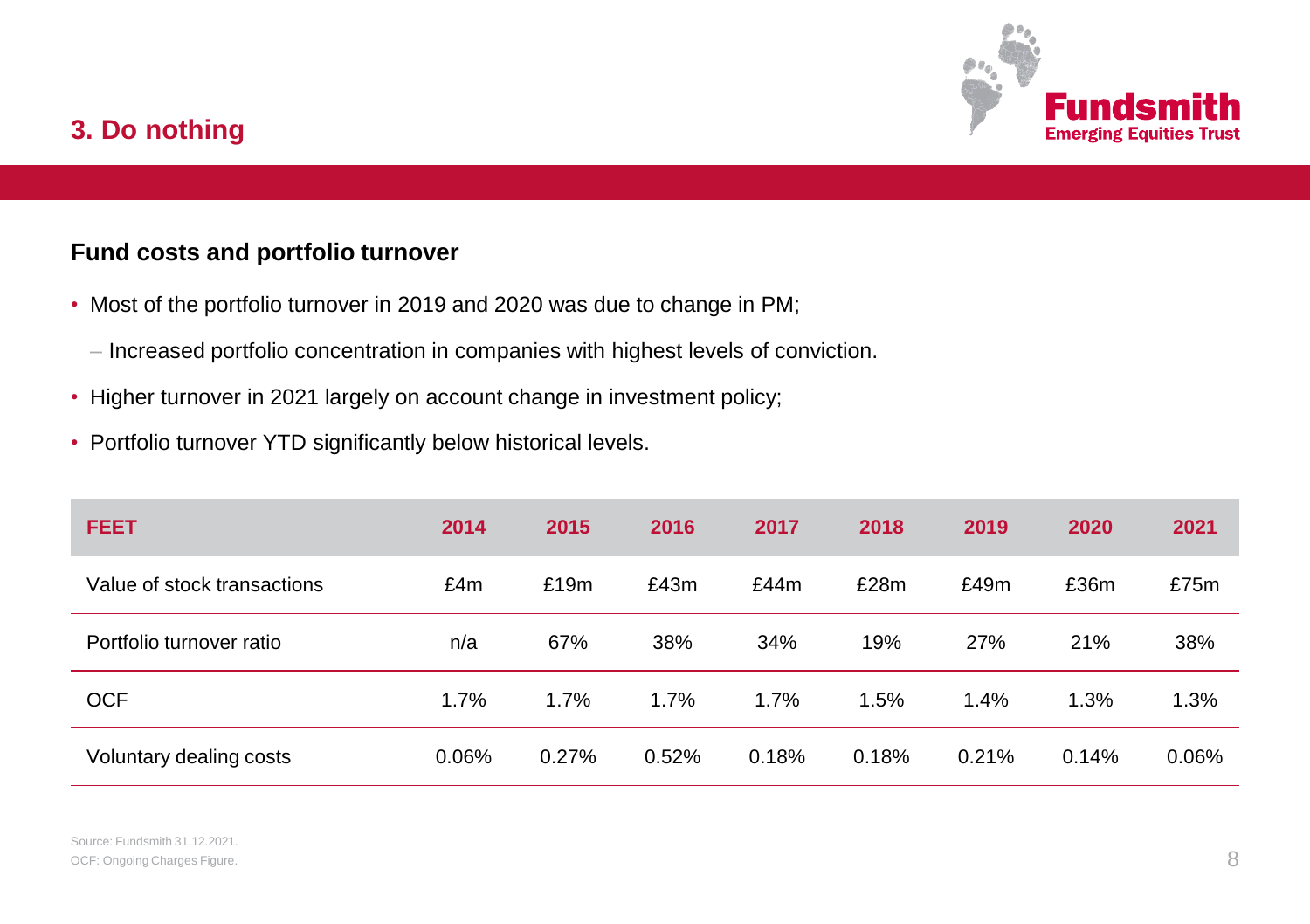

## **Historical context**

#### **2019 and 2020**

#### **Actions taken during 2019 and 2020**

Sought to increase portfolio resilience by:

- 1. reducing exposure to countries with relatively high macroeconomic and political risk, particularly in frontier markets;
- 2. increasing exposure to high quality companies in the healthcare and technology sectors;
- 3. increasing concentration in companies with highest levels of conviction; and
- 4. focusing on businesses with alignment of management/founder interest to that of the broader shareholder base.

#### **Impact of Covid-19 on the portfolio**

Many of our companies benefitted from the pandemic:

- Covid-19 accelerated trends around (1) market consolidation, (2) formalisation and (3) digitalisation;
- Exposure to 'essential' sectors provided strong degree of resilience;
- Biggest negative impact has come from China's 'Zero Covid' policy;
- Fund is typically not exposed to businesses with complex supply chains.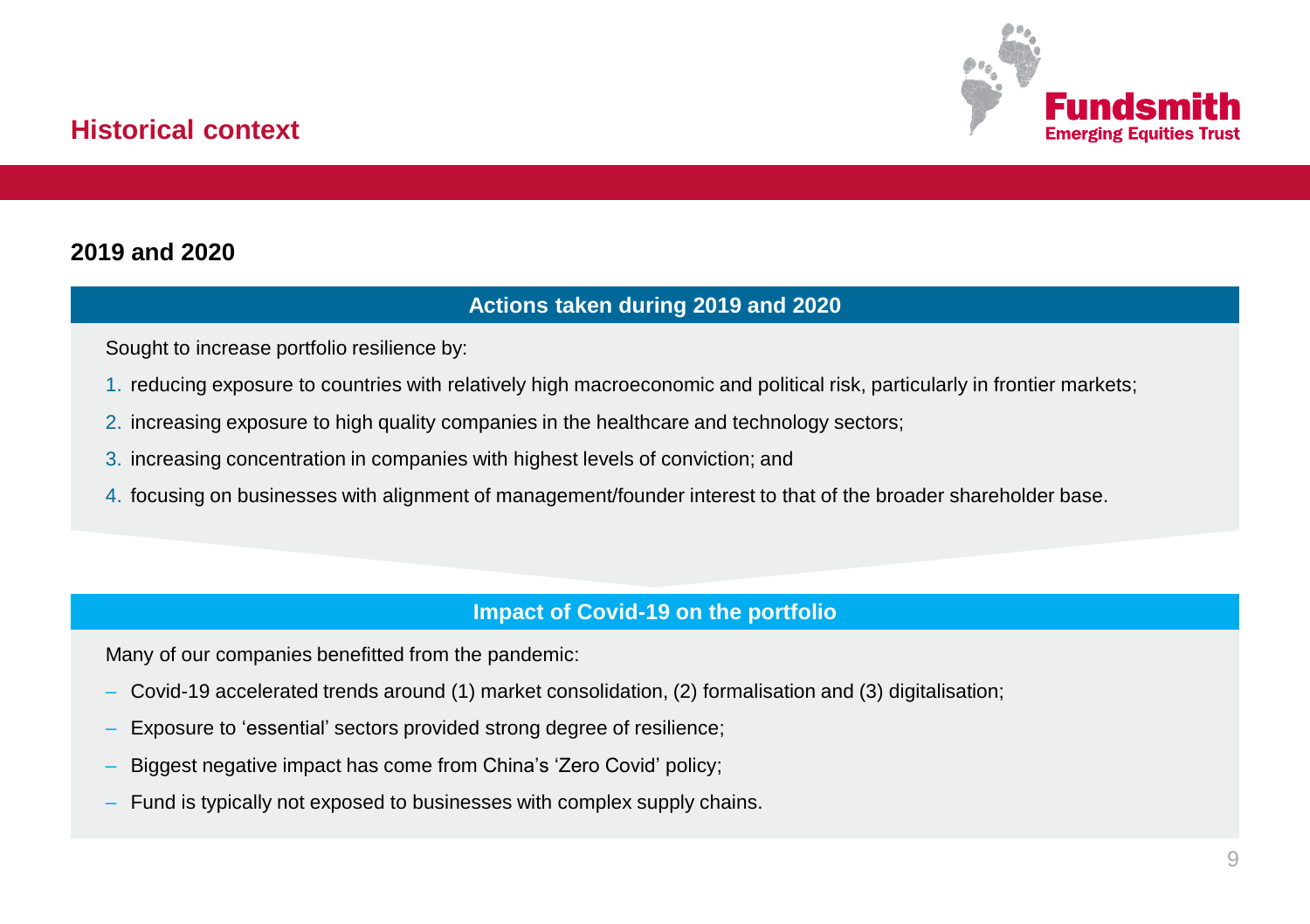

## **Portfolio evolution 2019-2021**

### **Progress indicators on actions that were taken during 2019 and 2020**

|                                                                                                                      | December 2018     | December 2019     | December 2020     | December 2021     |
|----------------------------------------------------------------------------------------------------------------------|-------------------|-------------------|-------------------|-------------------|
| <b>Macro and political risk</b><br>% of portfolio in frontier markets                                                | 12%               | 9%                | 7%                | 6%                |
| $\overline{2}$<br><b>Sector diversity</b>                                                                            | 81%<br>Consumer   | Consumer<br>72%   | 64%<br>Consumer   | 54%<br>Consumer   |
| Broad sector split of the portfolio                                                                                  | 5%<br>Technology  | Technology<br>11% | Technology<br>20% | 32%<br>Technology |
|                                                                                                                      | Healthcare<br>14% | 17%<br>Healthcare | 16%<br>Healthcare | Healthcare<br>14% |
| $\mathbf{3}$<br><b>Ownership and governance</b><br>portfolio in family or<br>of<br>%<br>founder-influenced companies | 53%               | 63%               | 76%               | 72%               |
| Portfolio concentration<br>holdings in<br>Number<br>0f<br>the<br>portfolio                                           | 45 stocks         | 36 stocks         | 38 stocks         | 38 stocks         |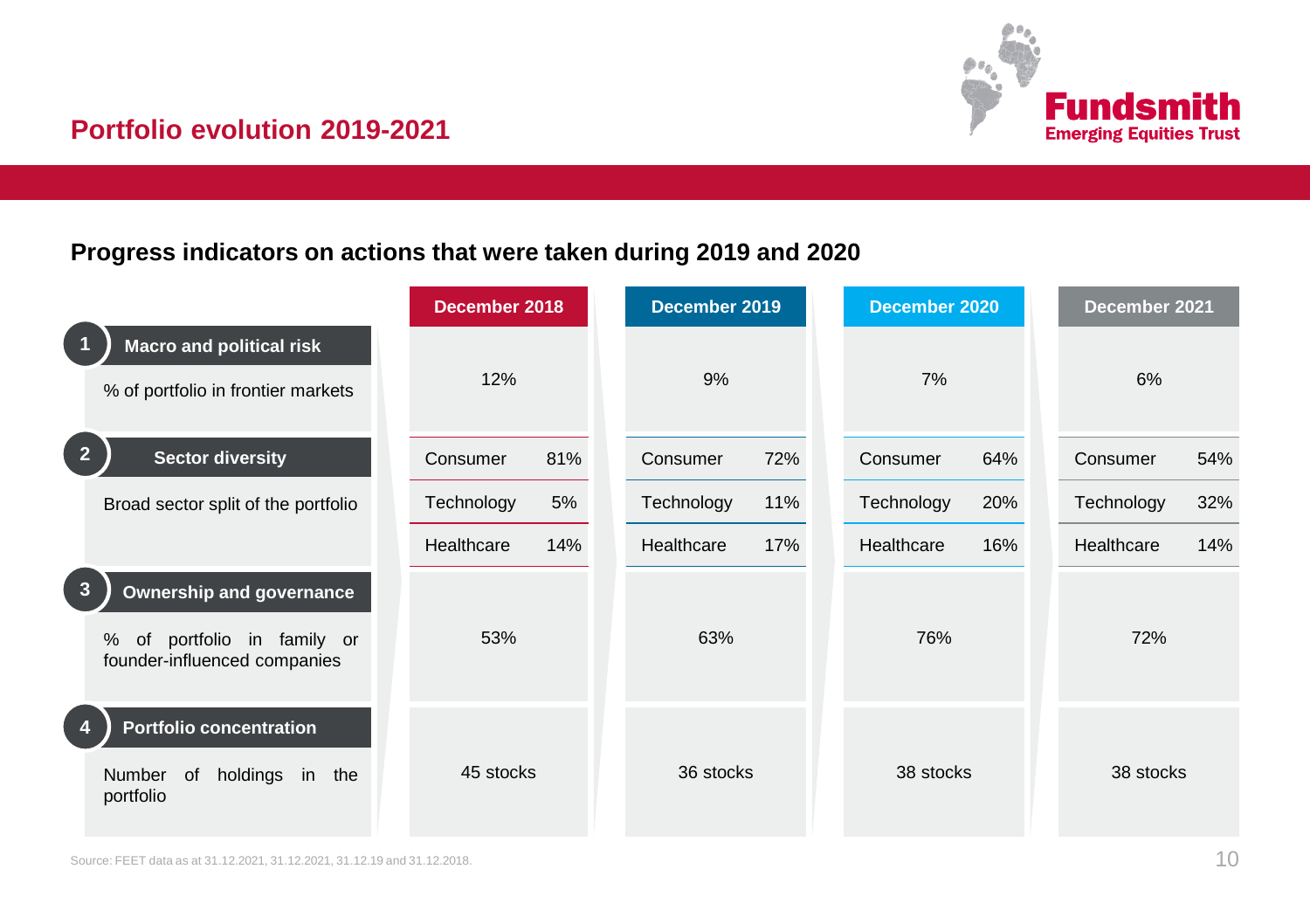

#### **Investment policy change approved in 2021**

|                             | <b>Previous</b>                                                                                                                                                                                                                                                | <b>Current</b>                                                                                                                                                                                                                                                                                                                         |
|-----------------------------|----------------------------------------------------------------------------------------------------------------------------------------------------------------------------------------------------------------------------------------------------------------|----------------------------------------------------------------------------------------------------------------------------------------------------------------------------------------------------------------------------------------------------------------------------------------------------------------------------------------|
| <b>Investment</b><br>policy | 'to invest in shares issued by listed or traded companies<br>which have the majority of their operations in, or<br>revenue derived from, Developing Economies and<br>which provide direct exposure to the rise of the<br>consumer classes in those countries'. | 'invest in shares issued by listed or traded companies<br>which have the majority of their operations in, or<br>revenue derived from, Developing Economies and which<br>provide direct exposure to the rise of the consumer<br>classes in those countries or to the broader social<br>and/or economic development of those countries'. |
| Number of holdings          | 35 to 55 stocks                                                                                                                                                                                                                                                | 25 to 40 stocks                                                                                                                                                                                                                                                                                                                        |

#### **Impact**

Changes in investment policy approved at the AGM last year:

- Evolutionary 'next step' fund now can benefit in a broader context from economic development in emerging markets, particularly service industries;
- Trust now consistent with other funds within Fundsmith;
- No compromise on quality of companies;
- Greater portfolio concentration will ensure we invest in companies with highest level of conviction whilst ensuring sufficient diversification and risk management.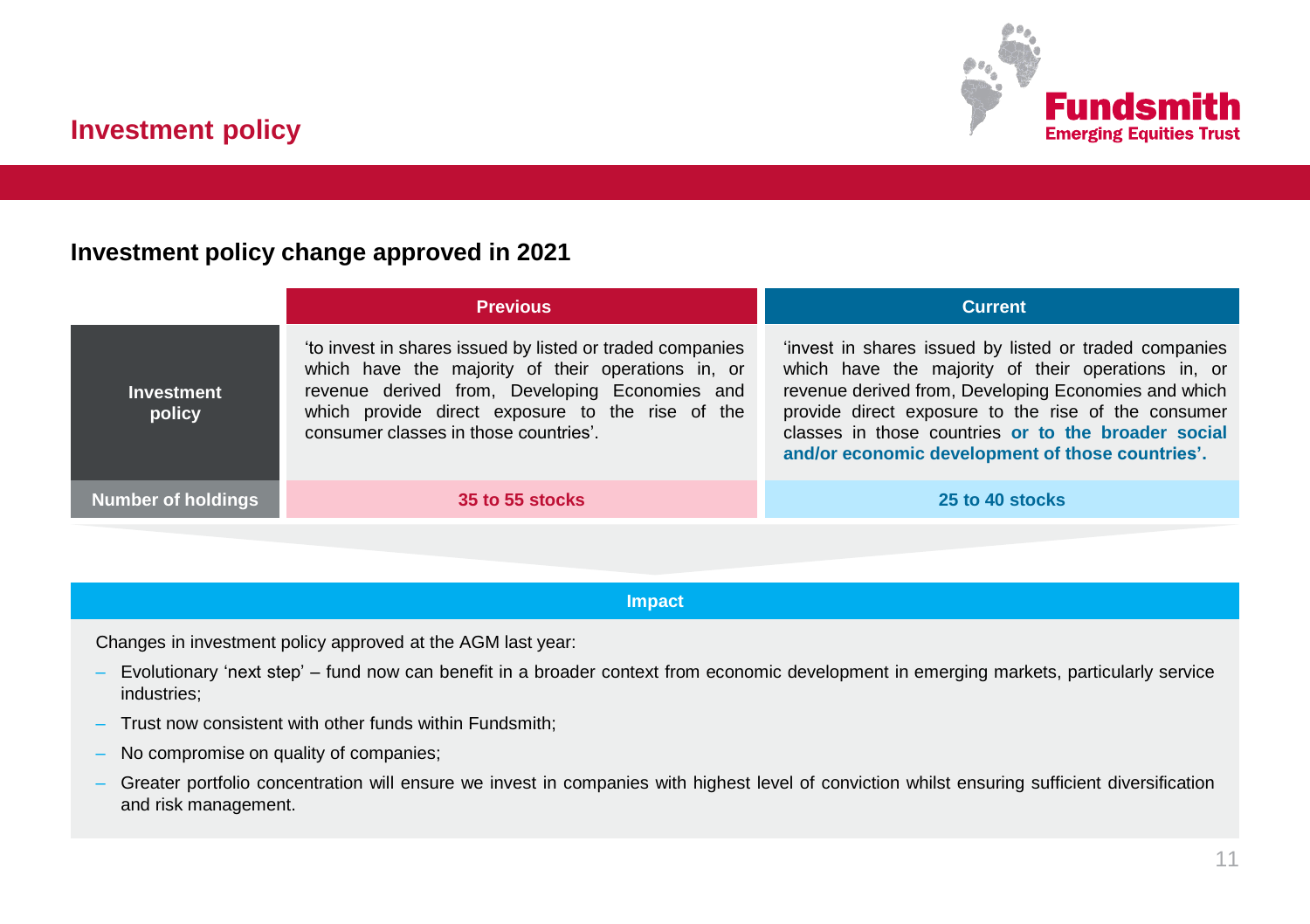

## **Current themes**

- Sector and style rotation in the equity markets;
- Inflationary pressure exacerbated by supply shocks;
- Russia-Ukraine conflict;
- Emerging market terms of trade and borrowing levels under increased scrutiny;
- Geographical exposure.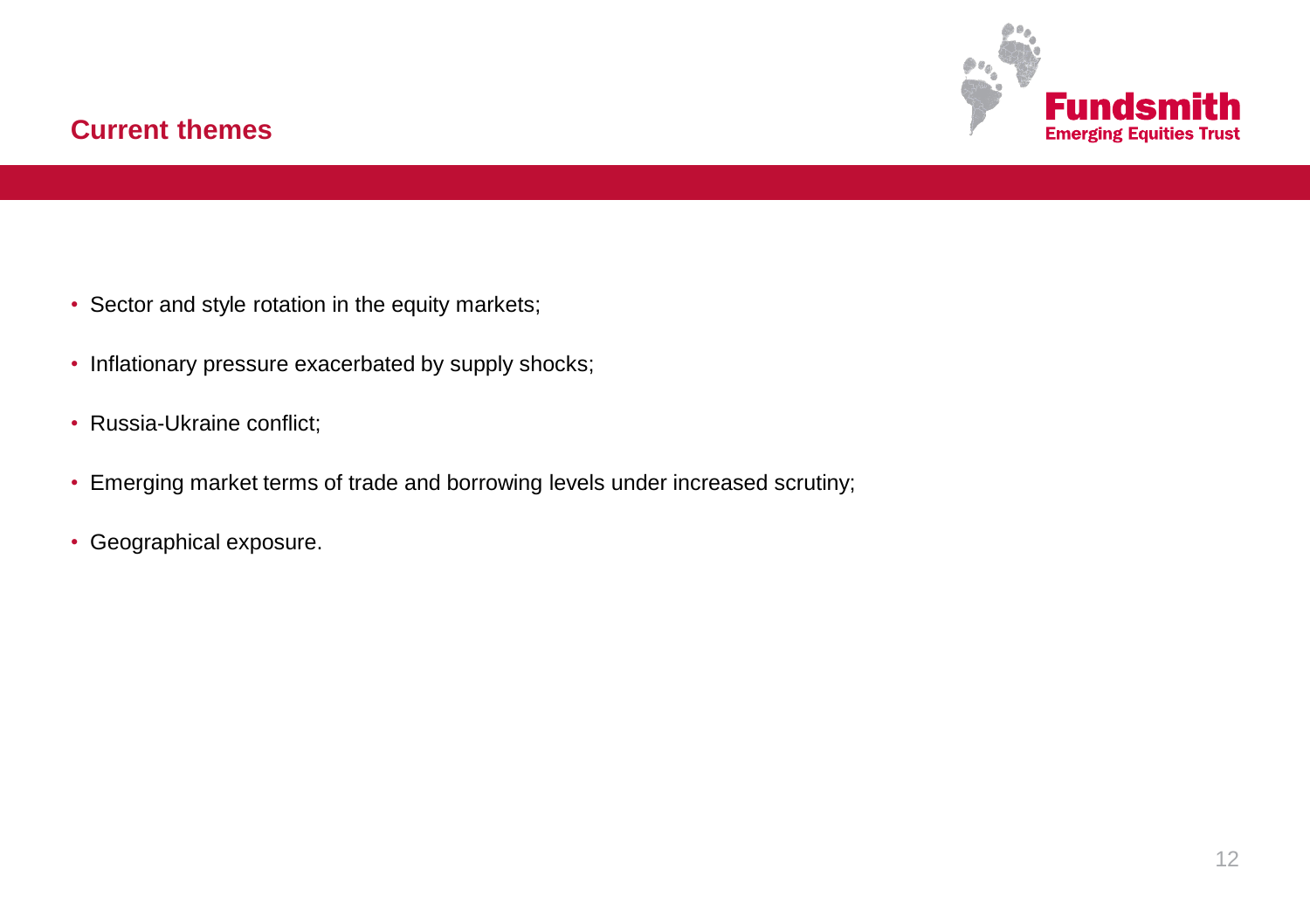### **Sector rotation**



#### **MSCI EM + FM sector weights**



| YTD (Jan-Apr) sector performance (%)                              |                 |                 |  |  |  |  |
|-------------------------------------------------------------------|-----------------|-----------------|--|--|--|--|
| <b>Sectors</b>                                                    | <b>EM Index</b> | FEET weight (%) |  |  |  |  |
| Energy                                                            | $+9%$           |                 |  |  |  |  |
| Financials                                                        | $+9%$           | 3%              |  |  |  |  |
| <b>Materials</b>                                                  | $+6%$           | 5%              |  |  |  |  |
| Real estate                                                       | $+4%$           |                 |  |  |  |  |
| Industrials                                                       | $-0\%$          | 5%              |  |  |  |  |
| Consumer staples                                                  | $-3%$           | 42%             |  |  |  |  |
| Energy                                                            | $-3%$           |                 |  |  |  |  |
| <b>Communication services</b>                                     | $-7%$           | 11%             |  |  |  |  |
| Consumer discretionary                                            | $-12%$          | 7%              |  |  |  |  |
| Information technology                                            | $-14%$          | 13%             |  |  |  |  |
| Health care                                                       | $-15%$          | 14%             |  |  |  |  |
| 13<br>Source: Bloomberg and Fundsmith (weights as of 31.12.2021). |                 |                 |  |  |  |  |

Source: www.msci.com. Data as at 31.12.21.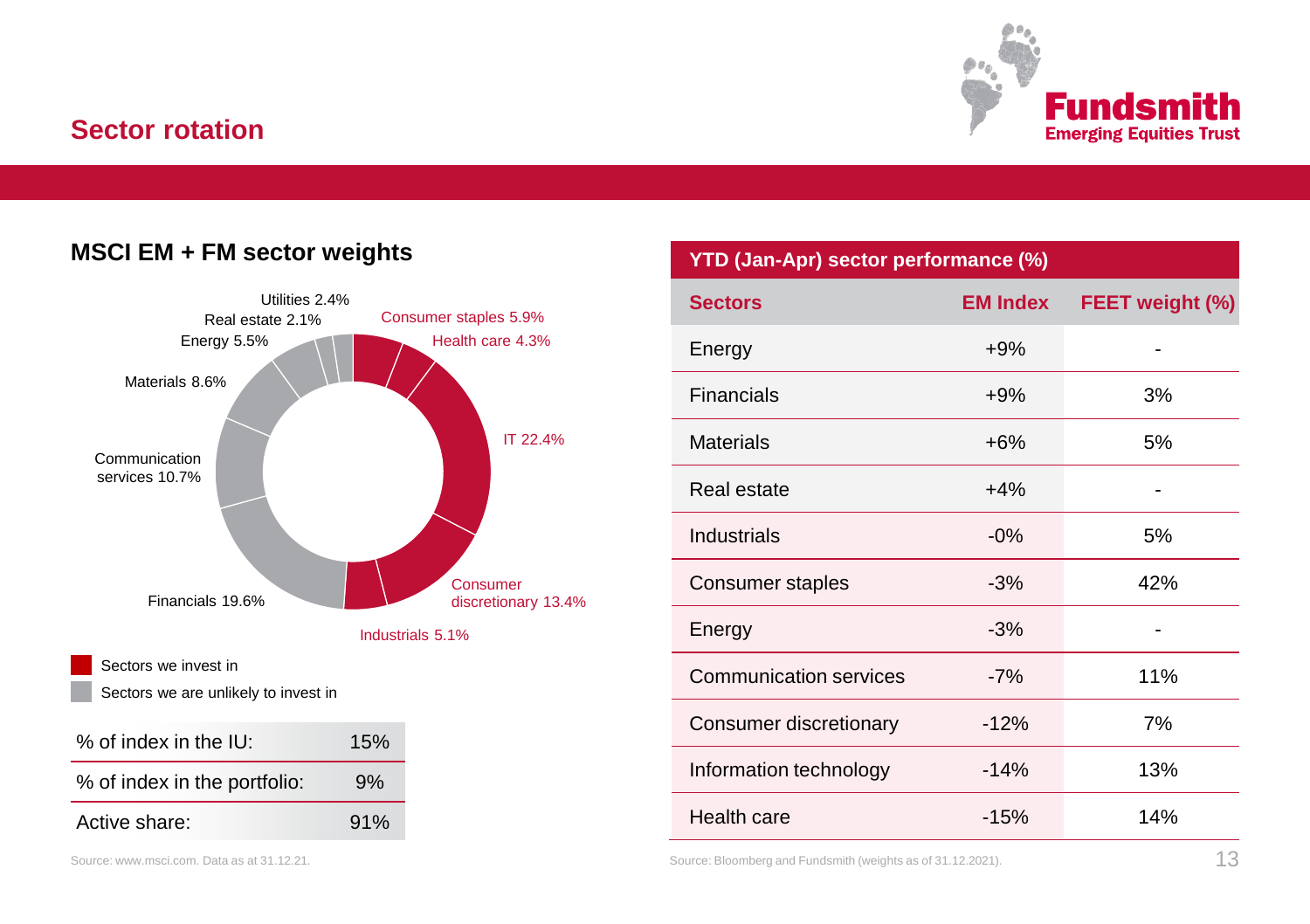

## **Inflation – how does it affect FEET companies?**

#### **Impact of 5% inflation in COGs**

| <b>FEET</b>       | <b>Before</b> | <b>After</b> | <b>MSCI EM Index</b> | <b>Before</b> | <b>After</b> |
|-------------------|---------------|--------------|----------------------|---------------|--------------|
| % of revenues     |               |              | % of revenues        |               |              |
| Revenue           | 100%          | 100%         | Revenue              | 100%          | 100%         |
| <b>COGs</b>       | 49%           | 51%          | <b>COGs</b>          | 68%           | 71%          |
| Gross profit      | 51%           | 49%          | Gross profit         | 32%           | 29%          |
| SG&A              | 31%           | 31%          | SG&A                 | 17%           | 17%          |
| Operating profit  | 20%           | 18%          | Operating profit     | 15%           | 12%          |
| Decline in profit |               | $-12%$       | Decline in profit    |               | $-23%$       |

Source: Bloomberg, Fundsmith. All LTM, FX-neutral weighted average data, excluding cash. FEET and index data as at 31.12.21.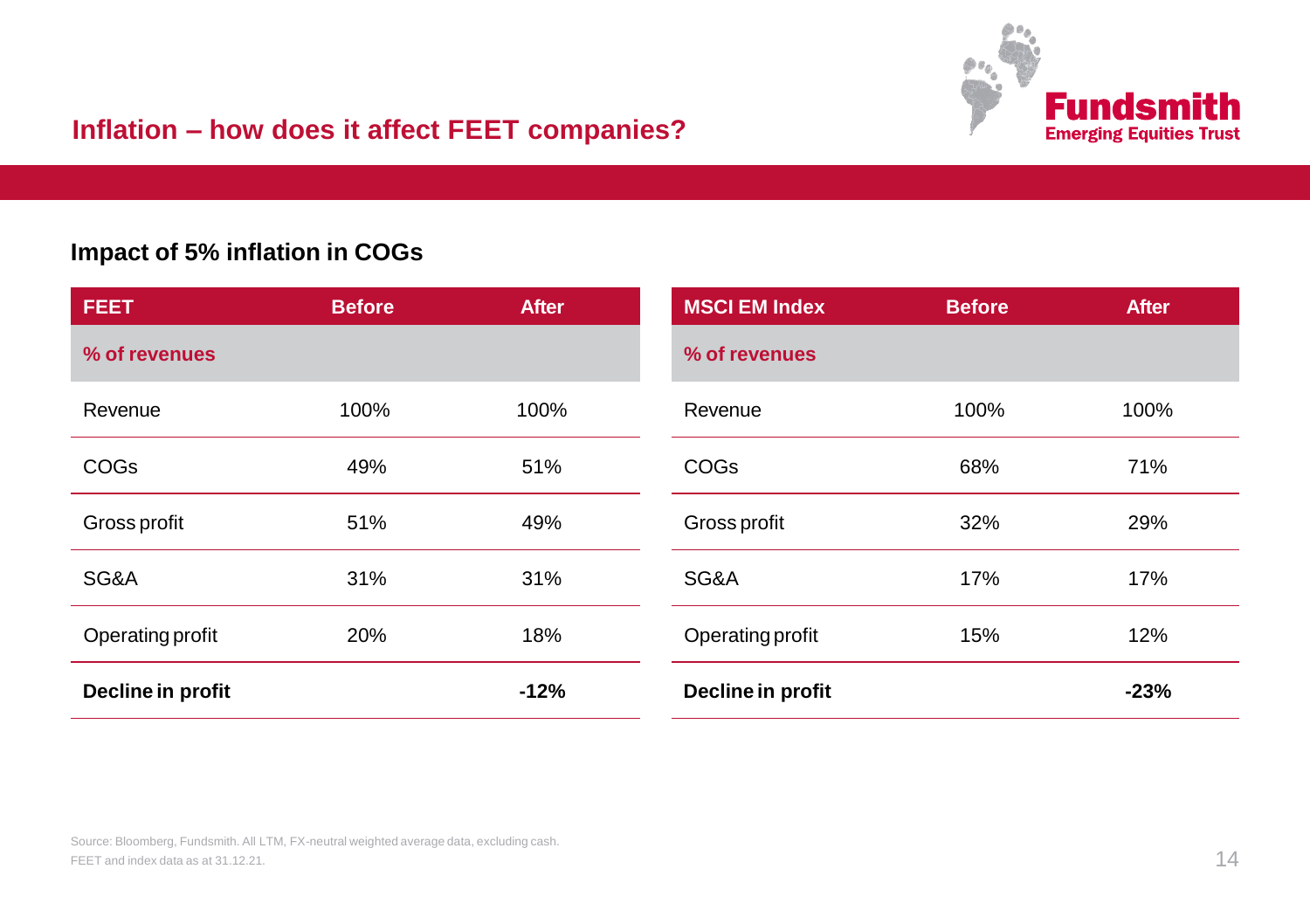

## **Russia – Ukraine conflict**

- Fund has no Russian companies whether listed in Russia or overseas;
- Russia provides a good source of 'reasons not to invest', including;
	- issues around governance and legal ownership;
	- lack of independent judiciary;
	- capital allocation issues;
	- economy largely founded on legacy industries;
	- weak demographics and high levels of urbanisation.
- All these provide paucity of suitable investments;
- One company in the fund has meaningful exposure to Russia DP Eurasia;
- Sanctions regime potential future playbook for conflicts elsewhere?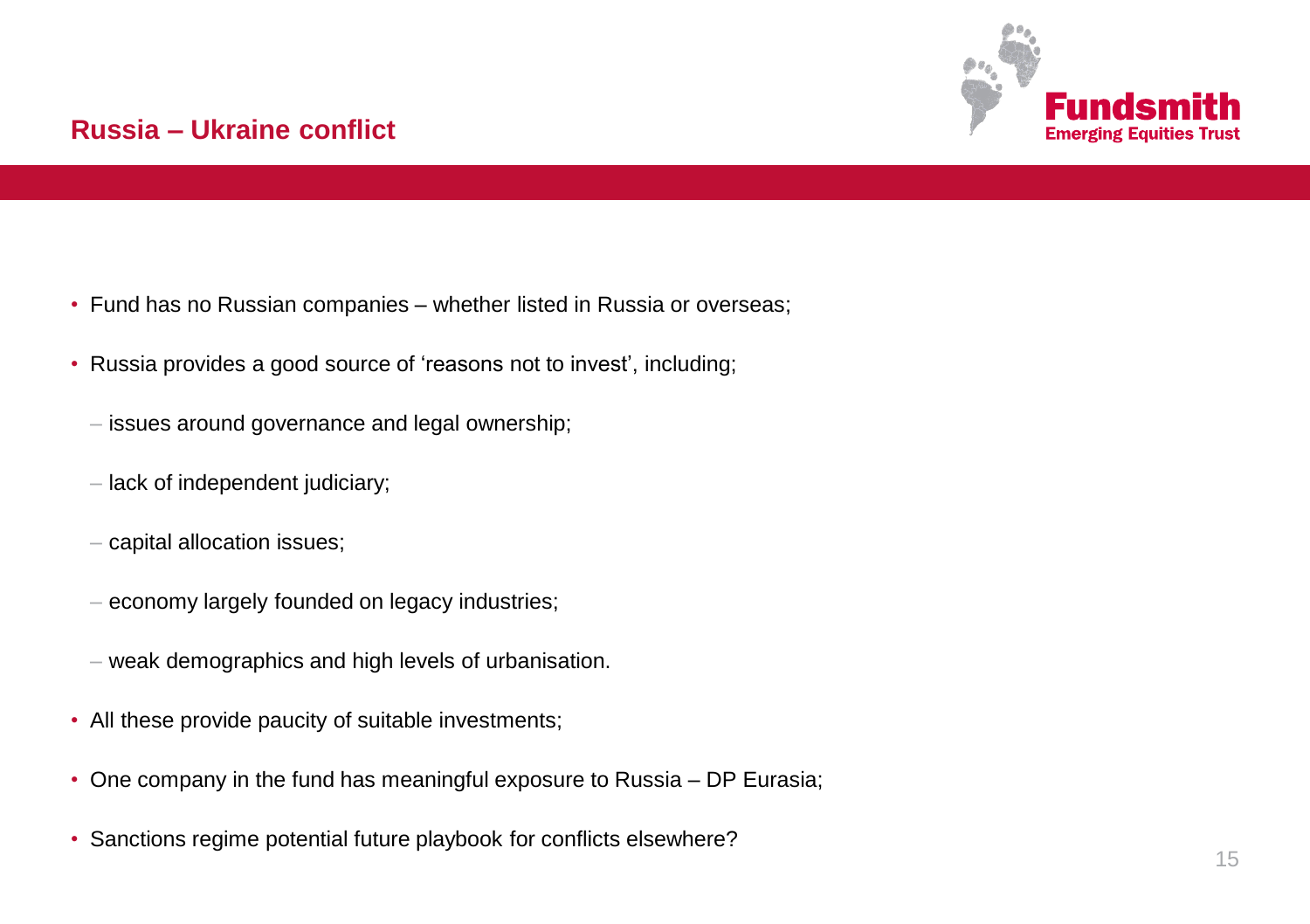

## **Emerging markets – Economic headwinds**

- Rising global interest rates;
- QE policies unwinding;
- Major deterioration in most EM country's terms of trade due to commodity prices;
	- …with double-deficit countries particularly exposed…
	- …particularly where debt is hard currency denominated…
- China's Covid-zero policies and diminishing returns to investment increasingly problematic.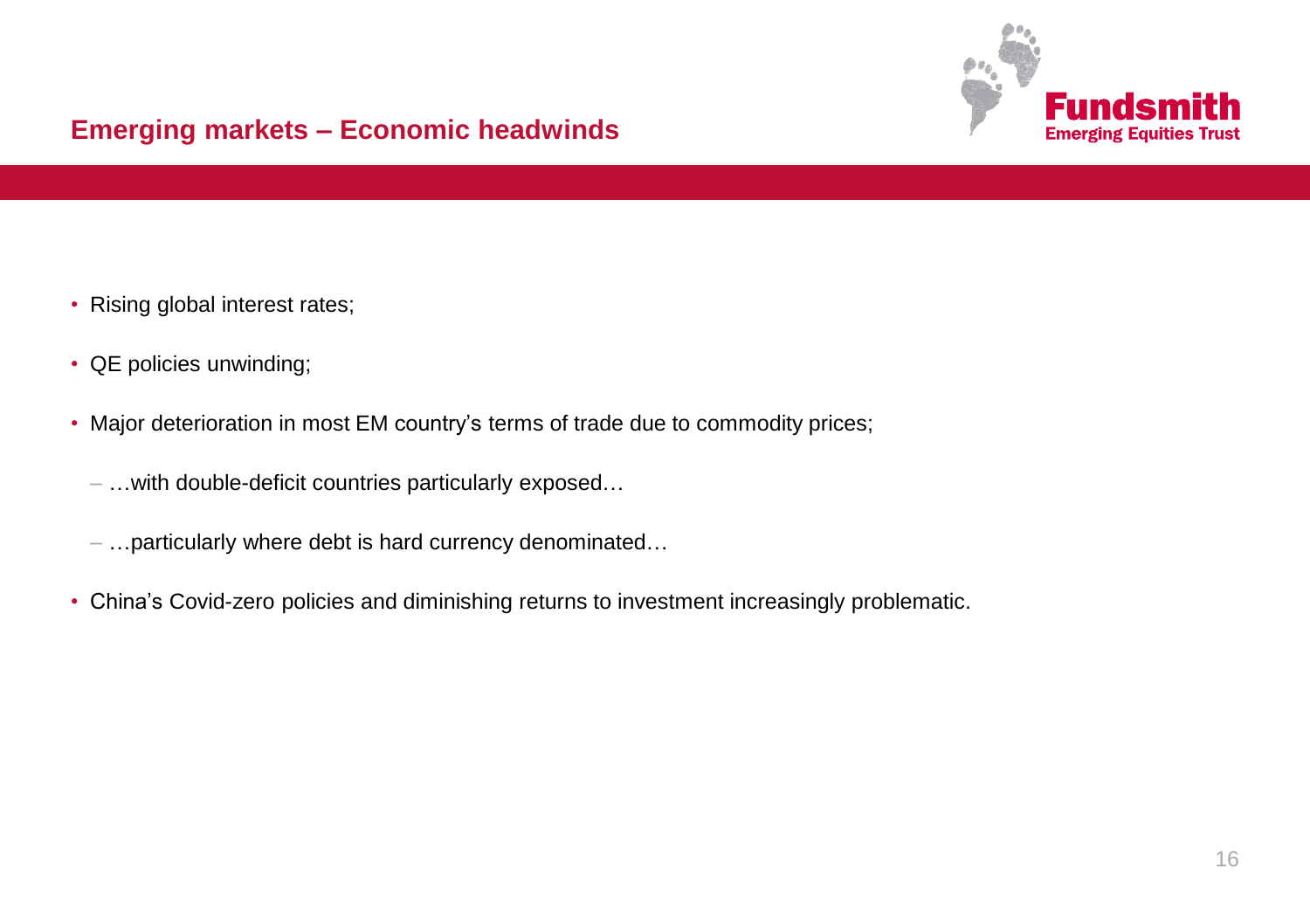

#### **Geographical and currency divergence relative to the index**

• Our bottom up approach to investing has led to the portfolio having a significant geographical difference to the underlying weightings of the MSCI index and give us a markedly different currency exposure to the index.

| <b>FEET country breakdown</b> | Weight |
|-------------------------------|--------|
| India                         | 53.3%  |
| China (incl. Hong Kong)       | 15.7%  |
| Argentina                     | 6.0%   |
| Egypt                         | 4.1%   |
| Taiwan                        | 3.2%   |
| <b>Brazil</b>                 | 3.0%   |
| <b>Emerging markets</b>       | 7.4%   |
| <b>Frontier markets</b>       | 5.8%   |
| Cash                          | 1.5%   |

| <b>MSCI EM + FM country breakdown</b> | Weight |
|---------------------------------------|--------|
| China (incl. Hong Kong)               | 32.0%  |
| Taiwan                                | 15.9%  |
| South Korea                           | 12.7%  |
| India                                 | 12.3%  |
| <b>Brazil</b>                         | 3.9%   |
| Other frontier + emerging markets     | 23.2%  |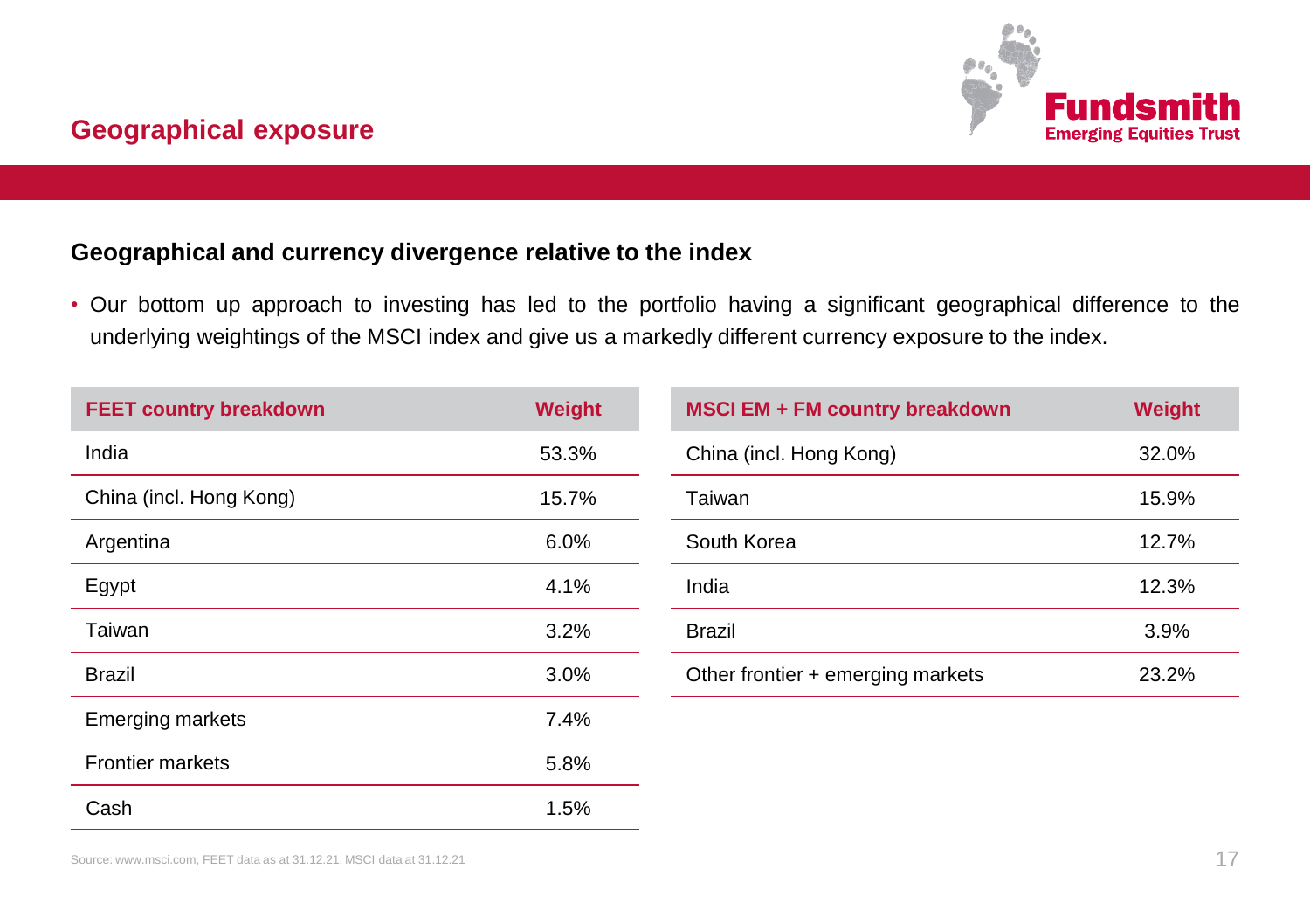

## **How is FEET positioned to deal with the current environment**

- Repricing of longer duration assets impacted Q1 performance;
- Fund investment approach stands it in good stead;
	- Higher gross margins than the index;
	- Lack of financial leverage;
	- Strong market positions give both buying power and pricing power;
	- Businesses we own typically sell low value, repeat, everyday essential products.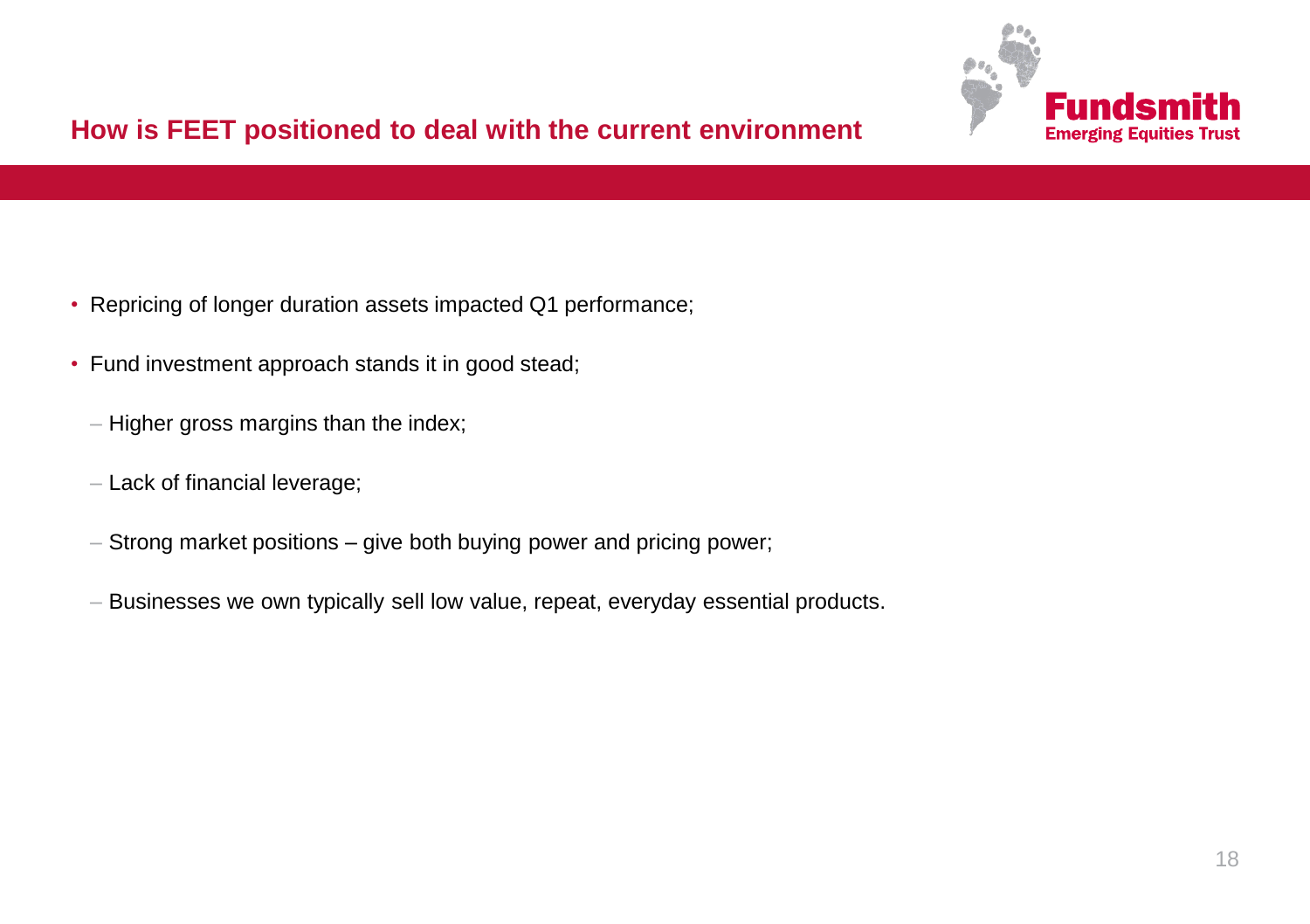

## **Conclusion**

- The aim to 'buy good companies', 'not overpay' and then 'do nothing' remains unchanged;
- Portfolio evolution with greater focus on businesses operating in environments conducive to sustained growth;
- Amended investment policy brings consistency across funds within Fundsmith and has increased the scope of investment opportunities;
- Covid-19 has accelerated existing themes around market consolidation, formalisation and digitalisation;
- Our long-term approach encourages sustainability.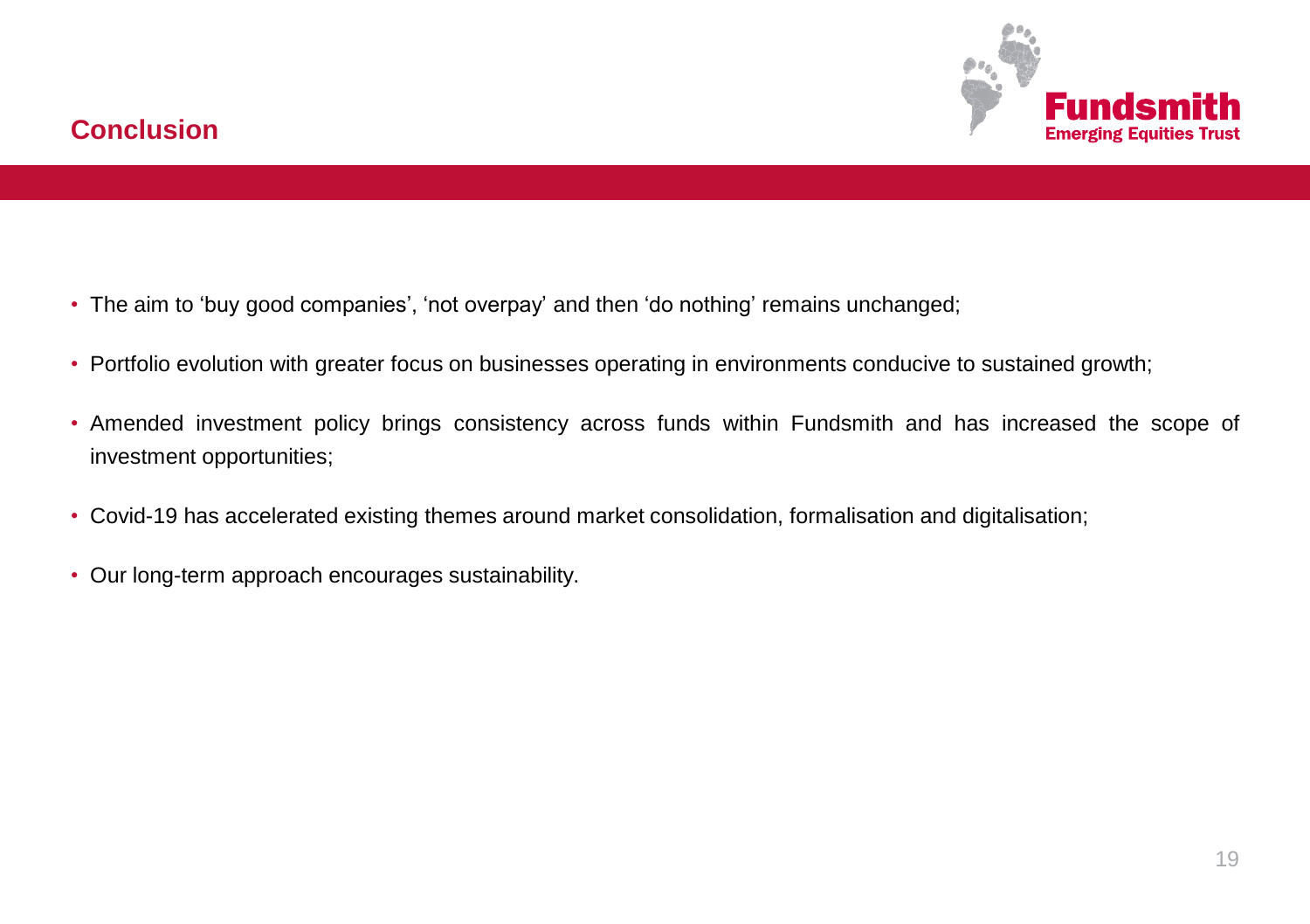

# **Appendix**

**ESG**